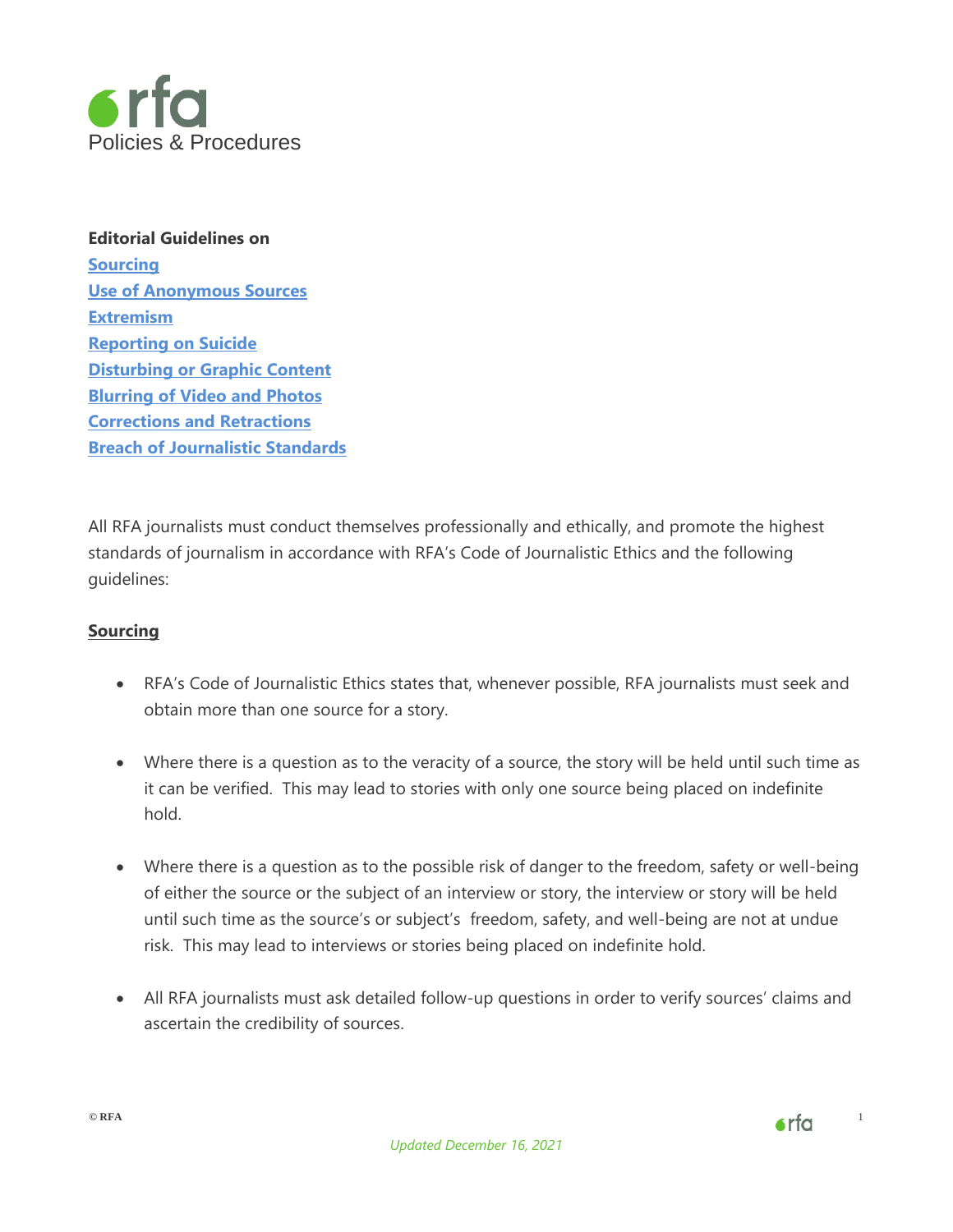- RFA publishes citizen reports only after RFA journalists have double-checked the facts. Citizen content must be clearly identified as such in the caption of the story and in the text, whether it is in audio, video, or text format. We do not allow the publication of content that was emailed to us anonymously unless we can contact and evaluate the source or independently corroborate the information provided.
- Yearly program evaluations conducted by RFA's Research, Training & Evaluation Department will include questions and discussion about the use of sources and establishing their veracity. Additional as-needed training may be scheduled with the approval of RFA's Executive Editor on a case-by-case basis.
- RFA senior editorial management will review these guidelines on sourcing and citizen reporting at least yearly.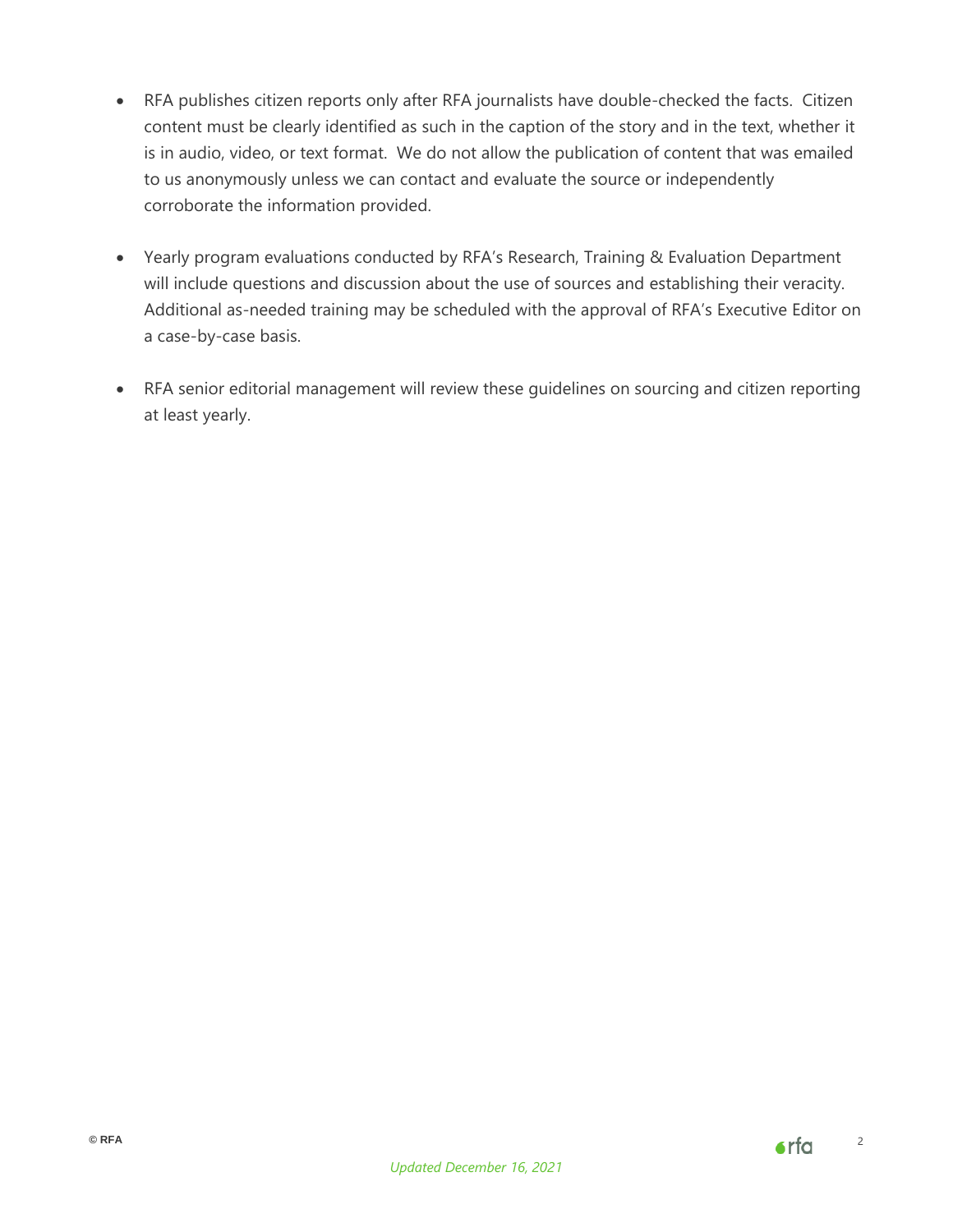#### <span id="page-2-0"></span>**Use of Anonymous Sources**

- 1. RFA only uses anonymous sources when the information the sources provide is not available from an on-the-record source or otherwise publicly available and is critical to a report.
- 2. When an RFA journalist wants to use an anonymous source, the source must be vetted by a senior editor, deputy service chief, service chief or senior editorial management before broadcast or publication. (That is to say, the journalist must disclose on a confidential basis to the editor who the source is and explain why the source is trustworthy and knowledgeable about the information they are providing). Those involved in the vetting process must keep the source's identity confidential.
- 3. Wherever possible, RFA should seek at least two sources for a report, particularly if the sources are anonymous. In exceptional circumstances, a single anonymous source may be used at the discretion of the Managing Editor, Southeast Asia or Managing Editor, East Asia (as applicable), or the Executive Editor, if the source is considered authoritative.
- 4. Unless the context of the story makes it obvious, RFA should explain why a source is being granted anonymity. This should be a persuasive reason. For example, the source may fear for his/her safety or losing his/her job if the identity is disclosed; or a government official may not be authorized to speak to media.
- 5. Describe the source as accurately as possible without revealing the identity. For example, if it's a government official, try to describe which government department the source works for and where. If it's a regular citizen, try to describe him/her by occupation, age and gender, or by other details that may help explain why the source is informed about the subject of the story. These details must be agreed upon between the journalist and the source before publication.
- 6. Avoid the use of pseudonyms or false names. If use of such a name is important for the narrative of a story, make clear that a false name is being used and explain why (as described in point 4).
- 7. In most cases, the information provided by an anonymous source should be factual, not an expression of opinion. (For example, we might quote an anonymous villager speaking about how a new factory has polluted his neighborhood, but we shouldn't quote him as claiming the factory is run by an evil man). This is to prevent a person hiding behind anonymity to slander someone else.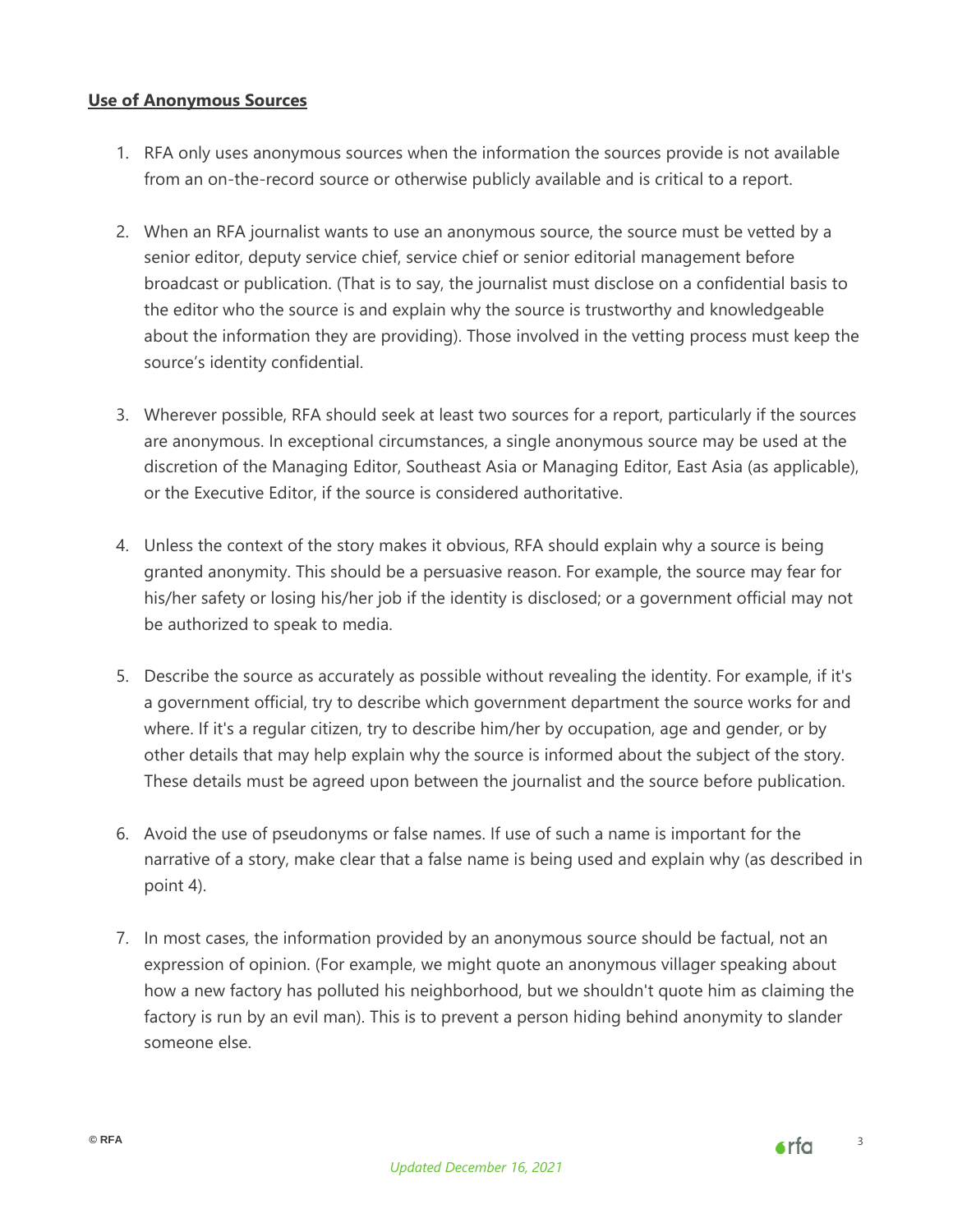8. As per RFA editorial guidelines, we do not allow the publication of content that was emailed to us anonymously or otherwise shared online unless we can contact and evaluate the source or independently corroborate the information provided. We should be very cautious in citing a news report that is based on anonymous sources. Only do so if RFA is unable to confirm the news through its own reporting, and if the media outlet is a reputable one and the report has major news value.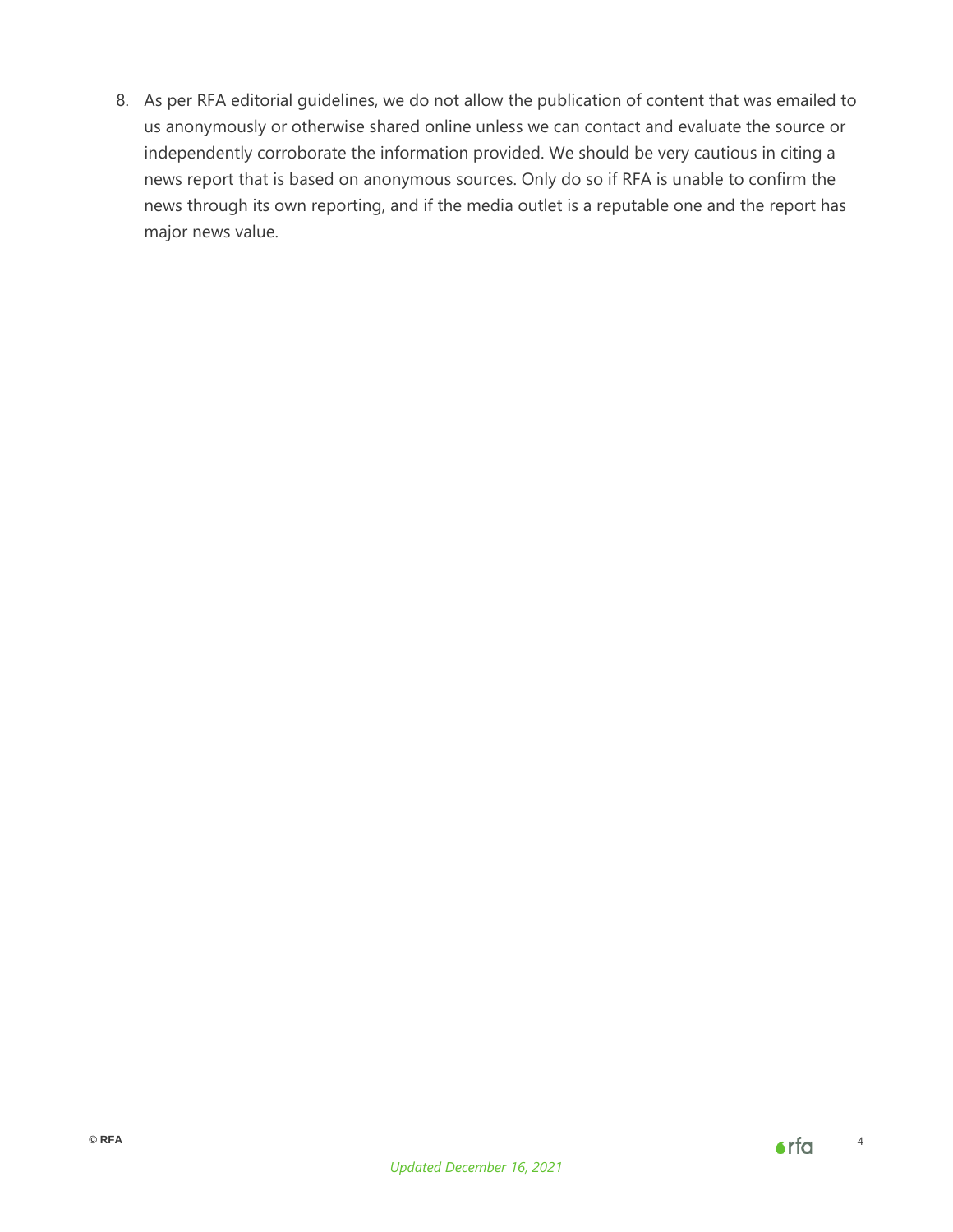## <span id="page-4-0"></span>**Extremism**

- RFA's Code of Journalistic Ethics states that RFA journalists must not incite listeners to violence or encourage acts of rebellion or emigration.
- RFA does not give an open platform to terrorists or extremists. If they make news in our region, we report on it. RFA journalists must consult with the Managing Editor, SE Asia or Managing Editor, East Asia (as applicable), or the Executive Editor, in advance of broadcasting or publishing, if the broadcast or publication could place RFA at risk of being used as a platform for such a purpose.
- RFA reports shall include full and detailed context and balance to both the story and the interview.
- Language Service Directors shall carefully monitor RFA call-in shows, and call-in hosts must promptly cut off callers who advocate violence or terrorism.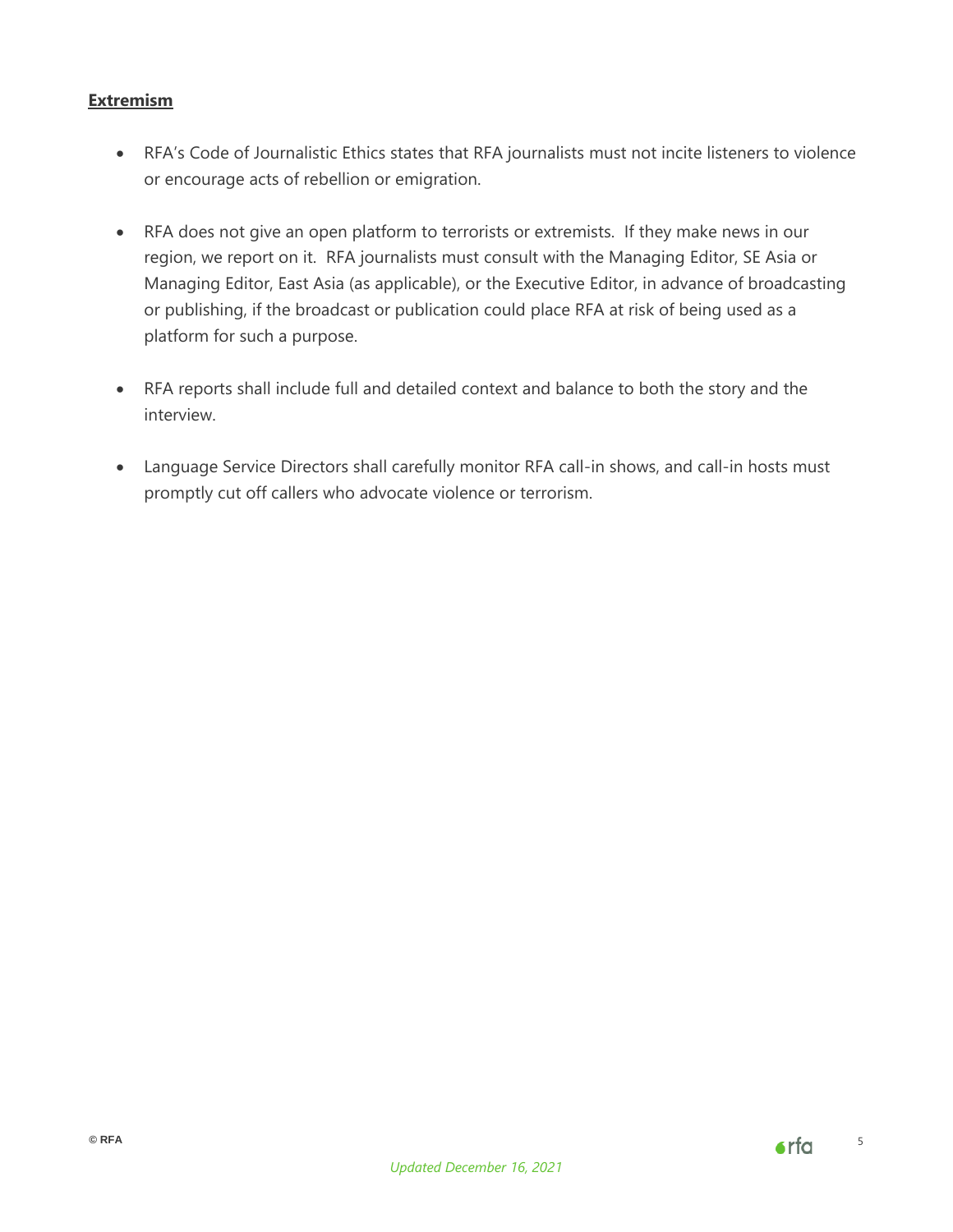# <span id="page-5-0"></span>**Reporting on Suicide**

Reporting on suicide by non-public figures does not typically align with RFA's mission to bring its audiences domestic, uncensored news. However, if circumstances necessitate coverage of suicide, RFA reporting will adhere to the following guidelines.

Examples of this content include, but are not limited to:

## **When covering suicide, RFA will not:**

- Sensationalize headlines or place prominently on websites, apps or social media.
- Include photos or videos of the location or method of death, grieving family, friends, memorials or funerals.
- Describe recent suicides as an "epidemic" or in other strong terms.
- Describe a suicide as inexplicable, or reporting that death by suicide was preceded by a single event, such as bad grades, recent job loss or divorce.
- Interview police or first responders about the causes of suicide.
- Refer to contents of suicide notes.
- Refer to suicide attempts as "successful," "unsuccessful," or "failed".

#### **When possible, RFA reporting will:**

- Report on suicide as a public health issue.
- Offer hope: Include up-to-date local and national resources where audiences can find treatment, information and advice that encourages help-seeking.
- Seek advice from suicide prevention experts.
- Use stories to inform audience about suicide risk factors and warning signs.

Acknowledge that suicide is complex and usually stems from multiple causes, including mental illness and substance abuse. Emphasize these disorders are treatable.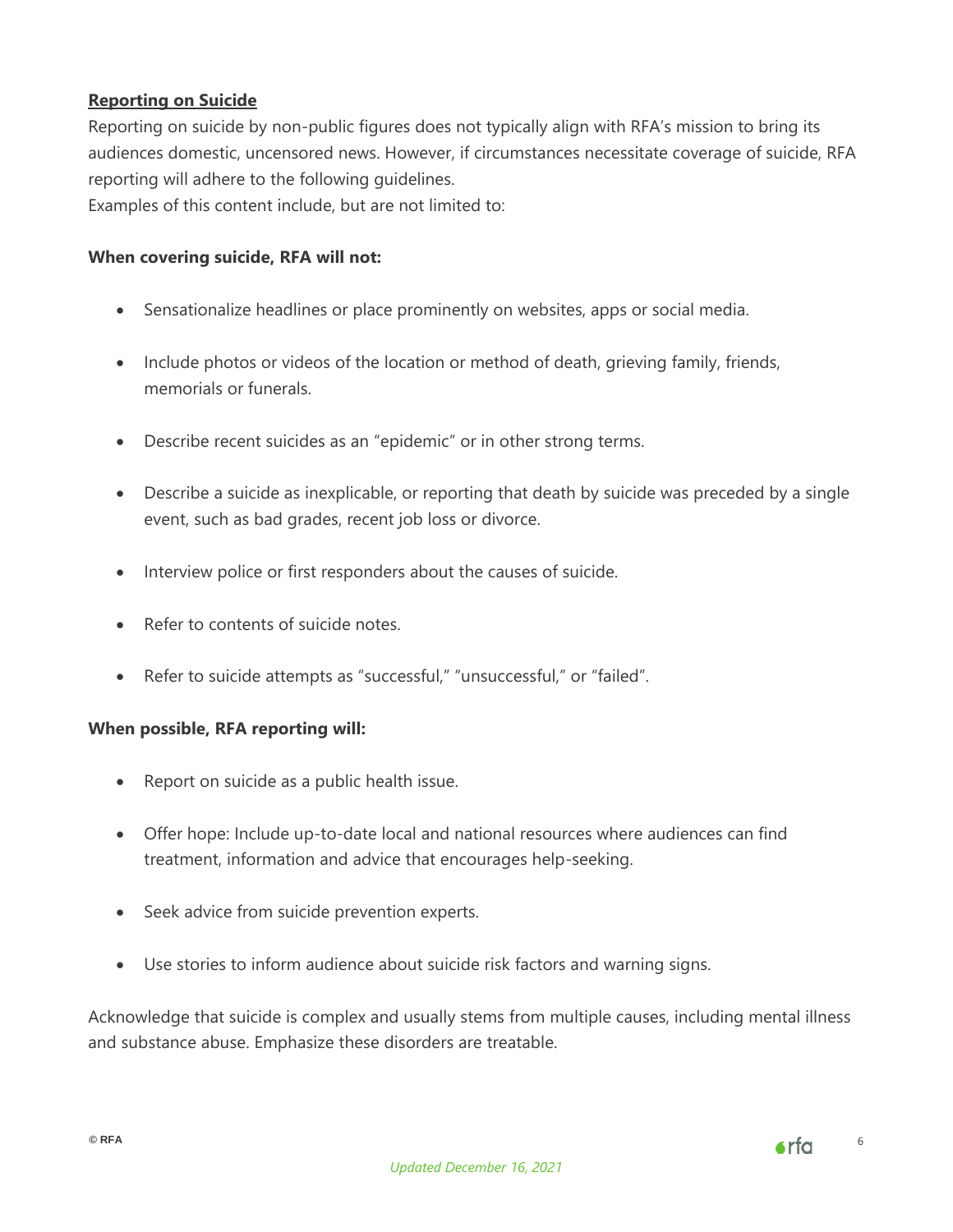For more information on media guidelines when reporting on suicide:<http://reportingonsuicide.org/>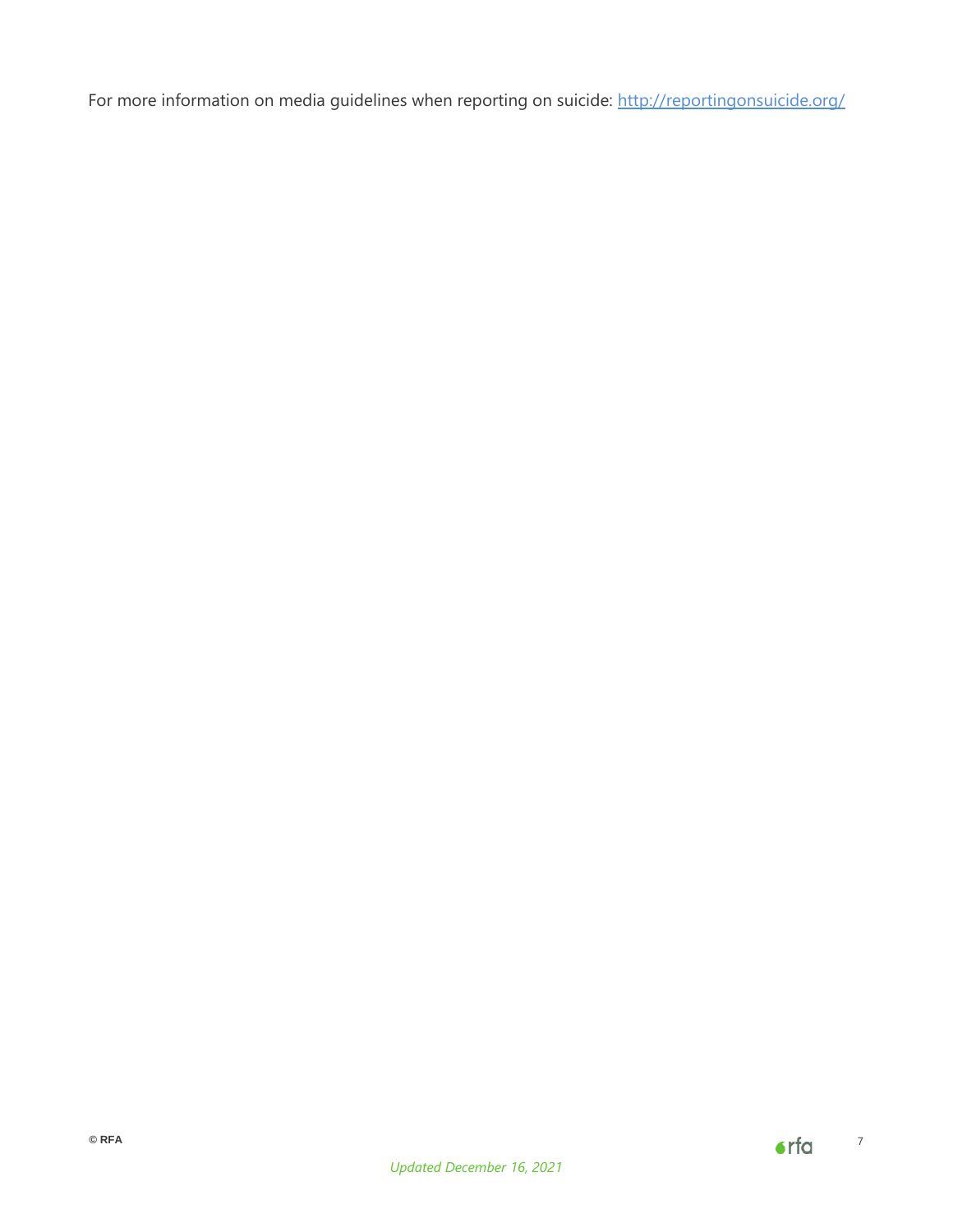# <span id="page-7-0"></span>**Disturbing or Graphic Content**

RFA's mission is to report all the domestic, uncensored news that impacts its communities, including tragic incidents involving disaster, death, and other sensitive topics. Likewise, RFA journalists have a responsibility to report these stories in a careful manner with due respect for the subjects, their families, and audiences who may be adversely affected by imagery or audio depicting disturbing events.

Examples of this content include, but are not limited to:

- Violence perpetrated against people or animals
- Terrorist activities
- Imagery from natural disasters
- Accidents resulting in severe injury or death
- Imagery of bodies and injuries
- Suicide (see RFA's Guidelines for Reporting Suicide for more details)

There will be occasions when the nature of a report necessitates the inclusion of graphic imagery and audio, so a set of rules barring all use of this content would not be prudent. However, the decision making process for using sensitive material will always involve language service management and will include RFA senior editorial leadership, as needed.

When weighing the inclusion of potentially disturbing imagery or audio in news reports, journalists and editors should consider the following:

- Stories of tragedy and grief can often be told in a compelling and informative manner without the use of graphic media. If the use of disturbing content is considered essential to the story by editorial managers, only the minimum amount necessary should be used.
- Sensational audio and imagery can potentially distract from the rest of the story, replacing narrative interest with lurid curiosity.
- Publication of graphic or disturbing content is not justified solely by competitors using the same materials. There must be a newsworthy reason to do so.
- The publication of audio or video depicting injury and death can have a harmful impact on victims and their families. The utmost scrutiny should be used to determine if captured moments of injury or death are essential to the newsworthiness of a story. Use of these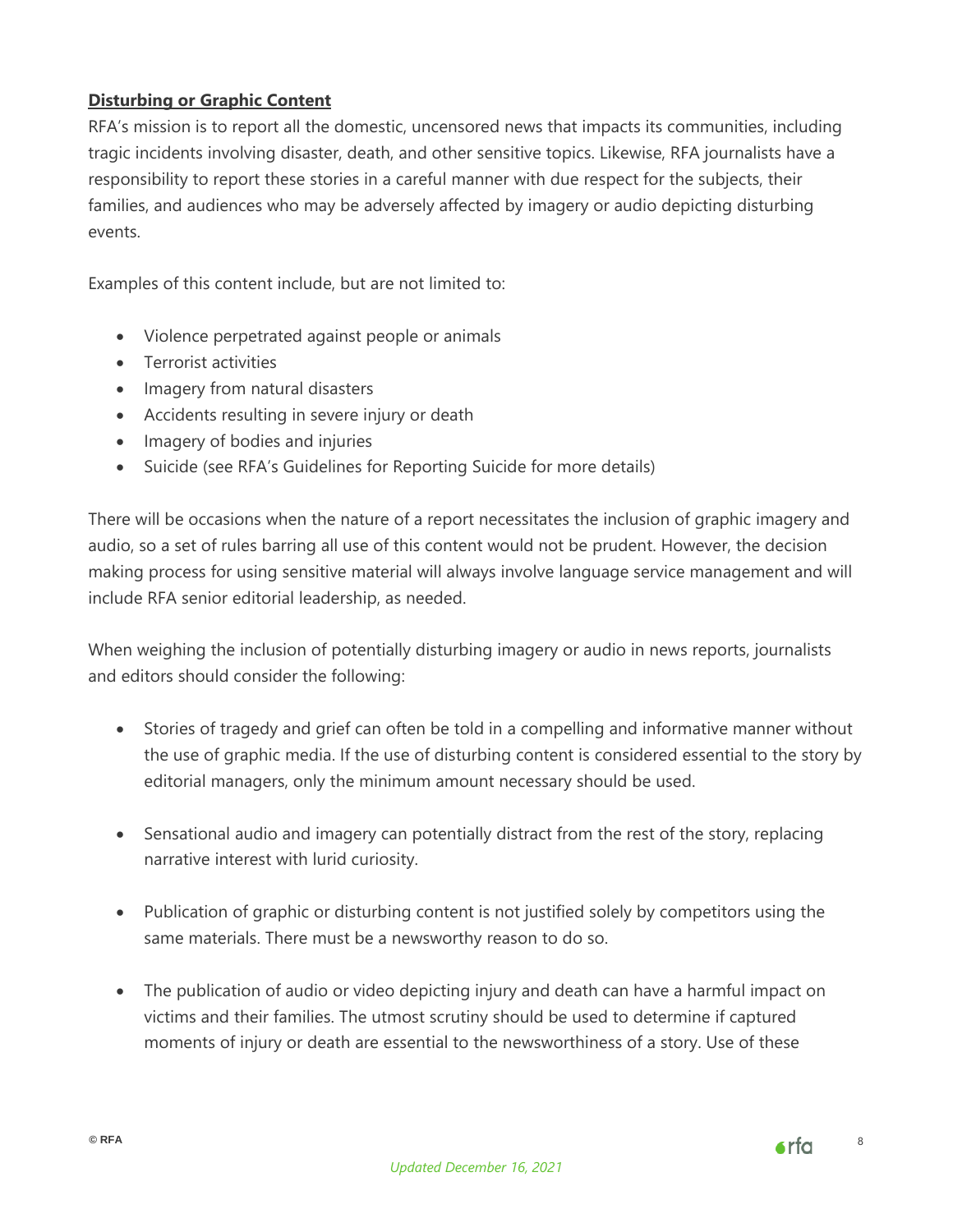materials can only be authorized by members of editorial management after careful deliberation with reporters and other relevant staff.

 RFA shall never use its platform to amplify propaganda or terror. Videos or messages created by extremists groups should not be posted or broadcast by RFA. RFA stories should not link to other locations (websites, social media, etc.) with extremist content.

If the decision is made to include graphic or disturbing content in an RFA report, the following measures must be considered:

- A visual warning must precede graphic content included in RFA videos. A vocalized warning must precede disturbing audio content on RFA radio and podcast programs. A text warning should also be embedded with media on RFA websites and apps. A text warning should appear in video descriptions, tweets, Facebook posts, etc. on social media.
- Thumbnails for videos and main images for articles on RFA websites and social media pages should not include disturbing imagery.
- Video and audio program titles should not highlight the sensational nature of disturbing content.
- Disturbing or graphic portions of videos and images should always be blurred and audio bleeped unless doing so compromises the integrity of the report.

Staff and editors should also note that third-party platforms, including Facebook, YouTube and Twitter have separate policies and community standards regarding sensitive, graphic and disturbing content. Violation of a platform's community standards can result in severe penalties or suspension of RFA accounts. While third-party platform policies should not factor into how RFA covers a story, those policies should inform whether or not a story is published on that platform.

For more information, please refer to these resources:

YouTube Community Guidelines <https://www.youtube.com/yt/about/policies/#community-guidelines>

Facebook Community Standards (Graphic Content) [https://www.facebook.com/communitystandards/objectionable\\_content](https://www.facebook.com/communitystandards/objectionable_content)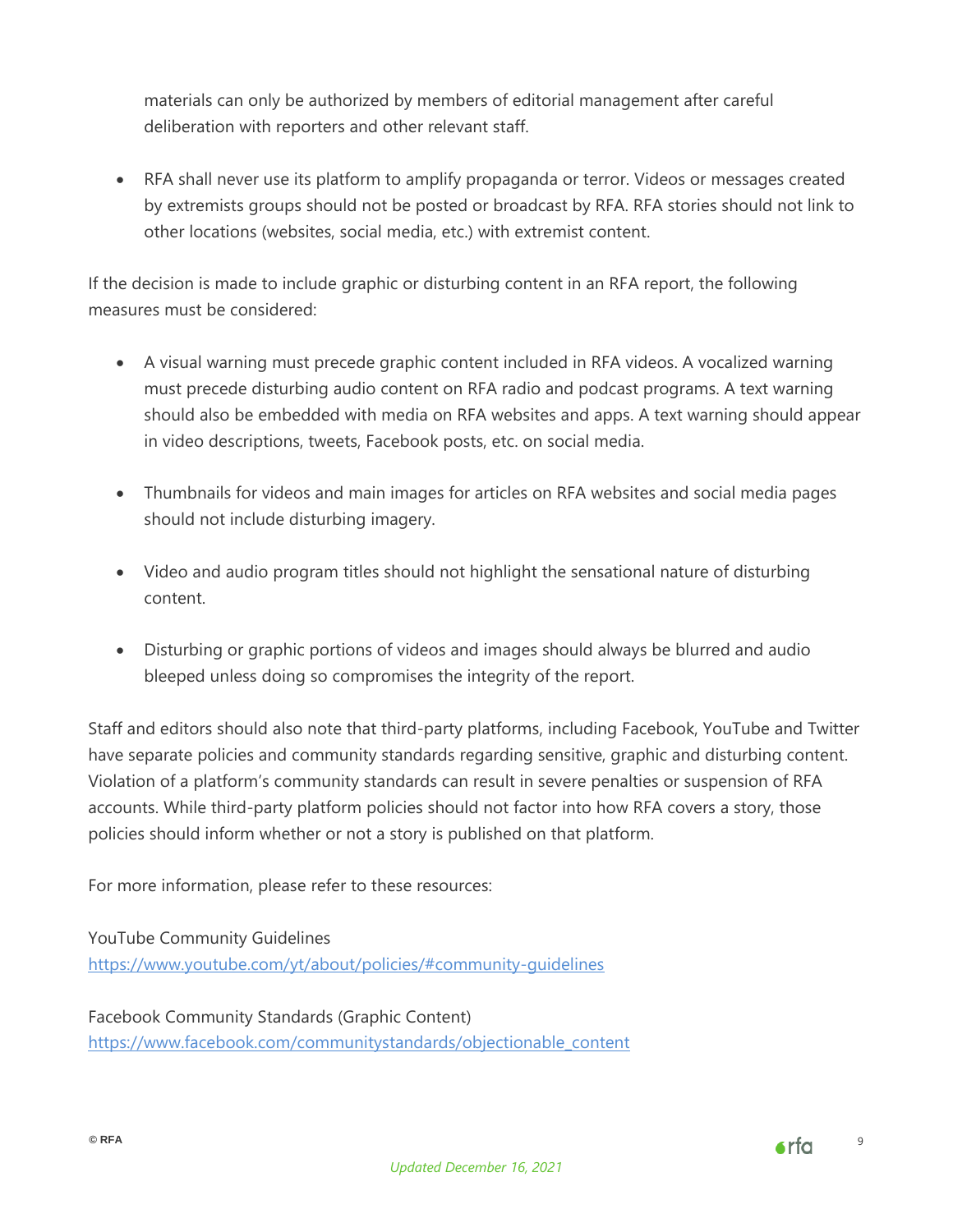# Twitter Rules and Policies (Sensitive Media) <https://help.twitter.com/en/rules-and-policies/media-policy>

SPJ Code of Ethics <https://www.spj.org/ethicscode.asp>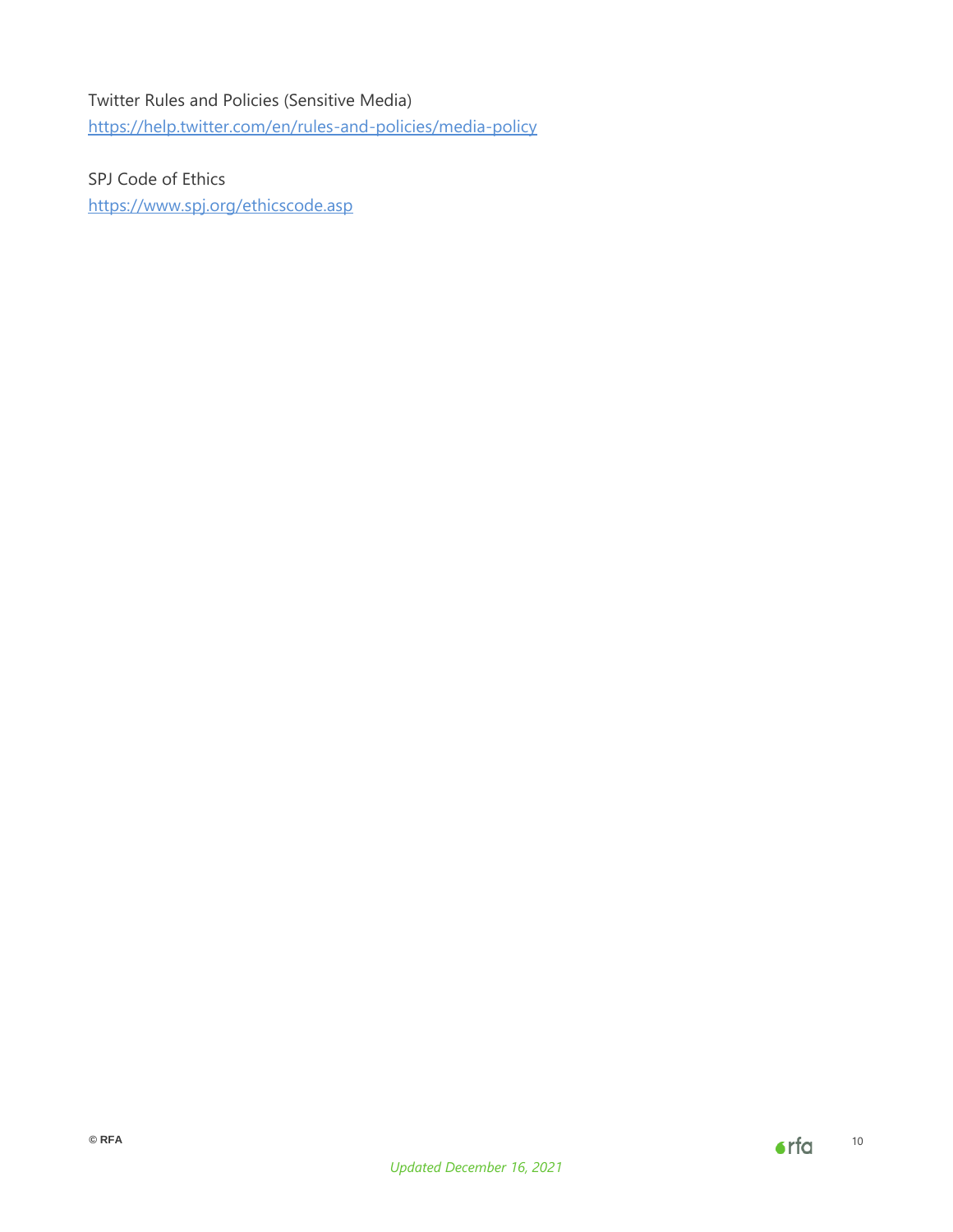# <span id="page-10-0"></span>**Blurring of Video and Photos**

RFA is committed to full and transparent reporting of news and information. The same applies to its publication of photos, video and audio. However, there are instances where it is necessary to conceal the identity of a person or persons who appear in RFA content for their safety or well-being.

Before concealing the identity of person, an RFA journalist and editor should evaluate whether anonymity is necessary. Legitimate grounds for concealing a person's identity include:

- 1) fear of harm, punishment, or persecution if they are identified;
- 2) being subject to duress or captivity or being forced to appear in a photo or video against their will;
- 3) being a victim of a sexual assault or bullying;
- 4) being a minor whose parents have not granted permission for them to appear.

If in any doubt about whether to conceal a person's identity, an RFA journalist should consult with their supervising editor before publication. Each case is unique and open to interpretation. The most sensitive cases should be referred to RFA senior editorial management for a final decision.

Once an editorial decision is made to conceal a person's identity, an RFA journalist should find the least obtrusive way to do so, without getting in the way of the facts of the story.

Photographing or videoing a person or group from behind or at a discreet angle or in deep shadow is preferable to blurring. If blurring is needed, it should be minimized to the extent possible without revealing the person's identity. An explanation of why a person's identity is being concealed must be included in a caption or narration.

For audio, if a person has a legitimate fear of being identified by their voice, it may be necessary to use effects to distort it. However, this should be considered a last resort. It is preferable to paraphrase the person's comments or use a voiceover instead.

Once published, no image or footage should be retracted or changed without consultation with RFA senior editorial management. If a person is appearing in public, their desire not to appear in a news report is not in itself a valid reason for concealing their identity, even if they protest about it.

The RFA Policy on Disturbing or Graphic Content mandates the use blurring or bleeping to shield a viewer from graphic content of a violent or explicit nature. Such footage should be preceded by an onscreen or on-air warning to the viewer or listener. The use of blurring should not compromise the integrity of the story and should be minimized.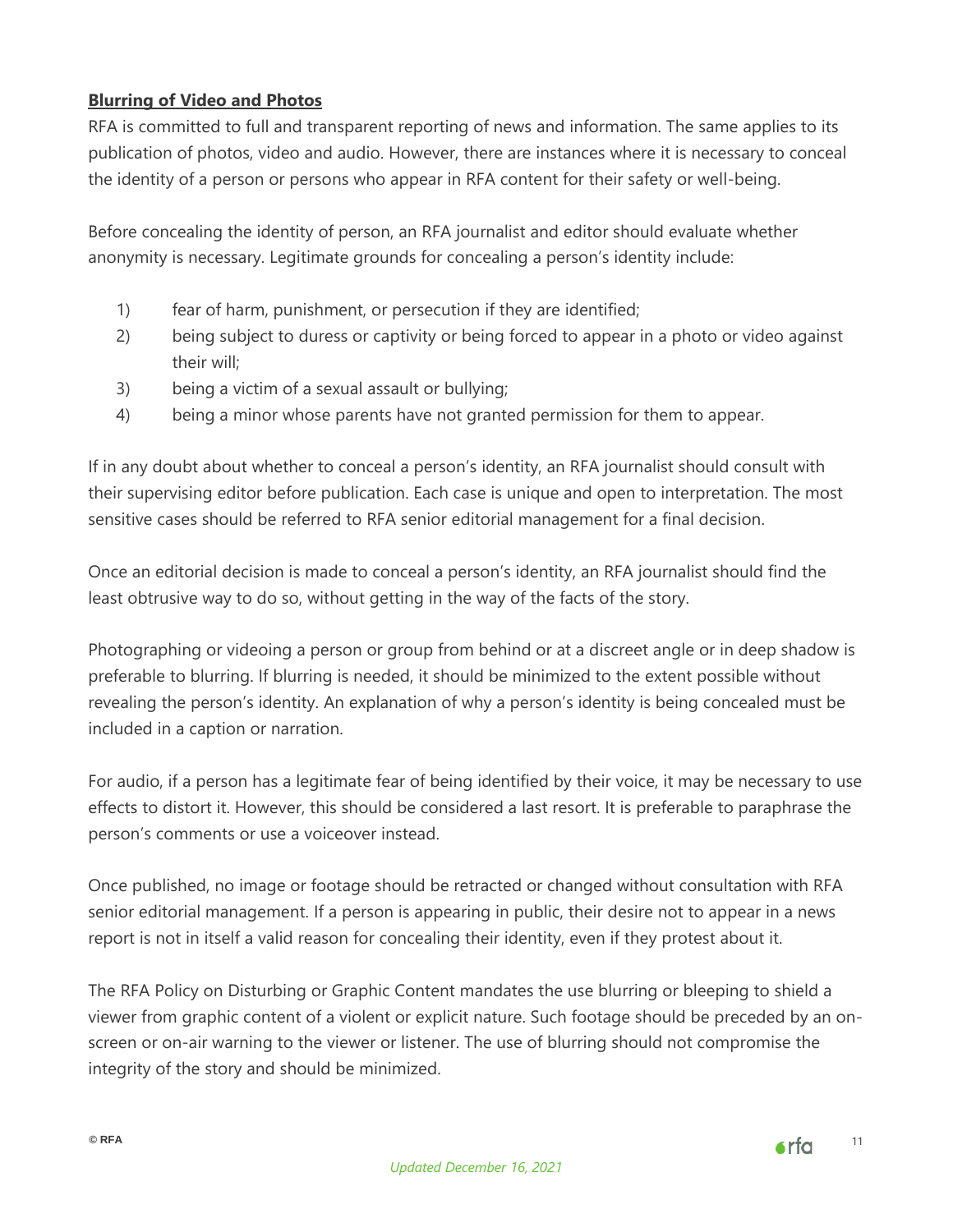# <span id="page-11-0"></span>**Corrections and Retractions**

The RFA Code of Journalistic Ethics specifies that material errors published by RFA must be promptly acknowledged and corrected via the same communication medium in which the error was disseminated.

For broadcast: Serious mistakes, such as significant factual errors, require an immediate on-air correction. If that is not possible, an error aired in an RFA broadcast can be addressed in a brief announcement in a subsequent broadcast, explaining the error.

Online text: A correction to a story posted on the RFA website should be accompanied by editor's notes to explain the action that has been taken. A note above the main body of the story text should indicate that the story has been updated and at what time (for example, "UPDATED on Dec. 2, 2021, at 4:00 EST"). A note at the end should describe what has been corrected (for example: "This story has been updated to correct the name and age of the arrested man, John Smith, 25.") Errors in social media posts should also be corrected and a link provided to the updated story or post.

Online audio and video: Where an online audio or video report that requires correction, the incorrect version should be taken offline and a corrected version posted in its place, with an editor's note explaining the action taken.

#### **Retractions**

<span id="page-11-1"></span>Wherever possible, RFA avoids retracting stories that it has published and which have therefore already entered the public record. A story should only be retracted if it violates RFA's Code of Journalistic Ethics and its shortcomings cannot be addressed by corrections and clarifications. No story should be retracted without the approval senior editorial management, including the Executive Editor. Should a story or post be retracted, RFA will publish an acknowledgment and explain the reasons for the retraction.